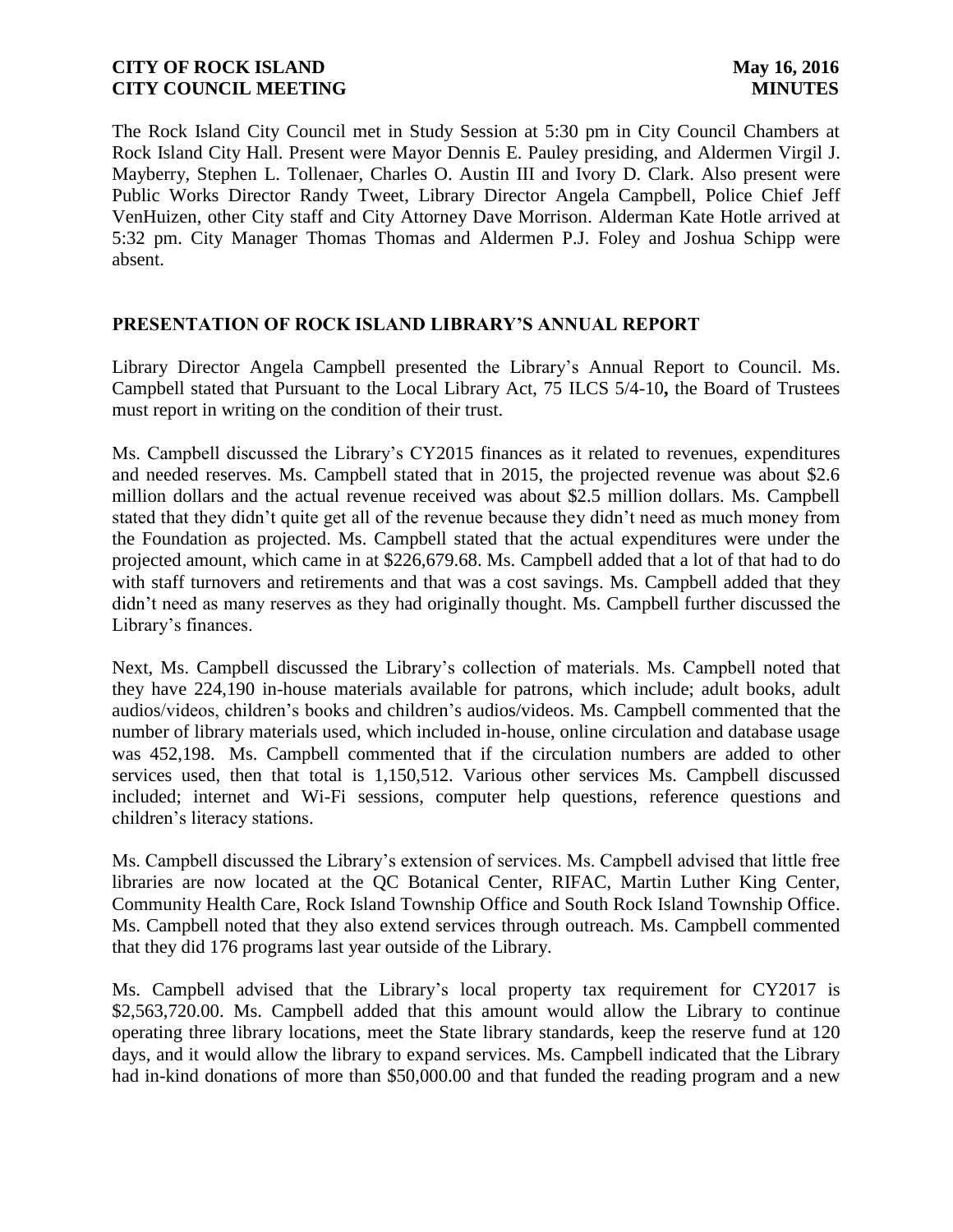website design. Ms. Campbell noted that the Library Foundation donated more that \$38,000.00 to help fund materials, services, programs and equipment.

Next, Ms. Campbell discussed the Library's partnerships, which included Reach Out and Read, a national program with Community Health Care; Stargazing with the Popular Astronomy Club; Librarians Out & About; Last Call Book Club at Icons Martini Bar; Rock Island-Milan School District; Money Smart Week; Head Start tours; TRY-Play; and Black Hawk College/Church of Peace ELL instruction. Ms. Campbell further discussed this subject.

Ms. Campbell then discussed the Main Library restoration project. Ms. Campbell advised that the stone work was completely restored and tuckpointed along with new roofs and flashing and new gutters and downspouts. Ms. Campbell added that the original front steps were completely restored. Ms. Campbell stated that work began in March of 2015 and it took nine months to complete. Ms. Campbell indicated that there were some serious water issues on the lower level and it had to be repaired so that water could be diverted towards the alley and sidewalks instead of to the building. Ms. Campbell added that the restoration project was about \$12,000.00 under budget. Ms. Campbell further discussed the Main Library's restoration project.

Next, Ms. Campbell provided an update to Council on the Library's strategic plan and master plan. Ms. Campbell advised that they are halfway through the second year of the strategic plan and they have met and exceeded many of the goals. Ms. Campbell discussed the goals, which included; Create Young Readers: Early Literacy; Learn to Read & Write: Adult, Teen and Family Literacy; Stimulate the Imagination: Reading, Viewing & Listening for Pleasure; and Visit a Comfortable Place: Physical & Virtual Spaces. Ms. Campbell indicated that they will begin working on a new plan shortly.

Ms. Campbell advised that the master plan had two choices. Ms. Campbell noted that the first option was that the Main Library would be the one library location and it would have an addition that would get the library up to 50,000 square feet. Ms. Campbell stated that the estimated amount for that option was \$29 million dollars. The other option that Ms. Campbell discussed was finding a new site and basically a new library in one location and that was estimated at \$31 million dollars. Ms. Campbell explained that the Tri-City Jewish Center asked the Library if they would be interested in studying their location. Ms. Campbell stated that the Library Board wanted to study that in two ways. Ms. Campbell advised that one way would be as one library location for the whole City; it would require an addition of about 20,000 square feet. Ms. Campbell added that another way it is being studied is to have the Tri-City Jewish Center building as the central main library, keep the Southwest Branch open, which would be completely funded by the the Milan/Blackhawk Area Public Library District, and have a branch library downtown.

Ms. Campbell and Council further discussed the options that are being studied. Ms. Campbell commented that once the master plan addendum study is complete, they will begin their fundraising feasibility study. Council further discussed Ms. Campbell's presentation as it related to the master plan. Council also discussed membership and the Friends of the Library as it related to the bookstore at the 30/31 Branch.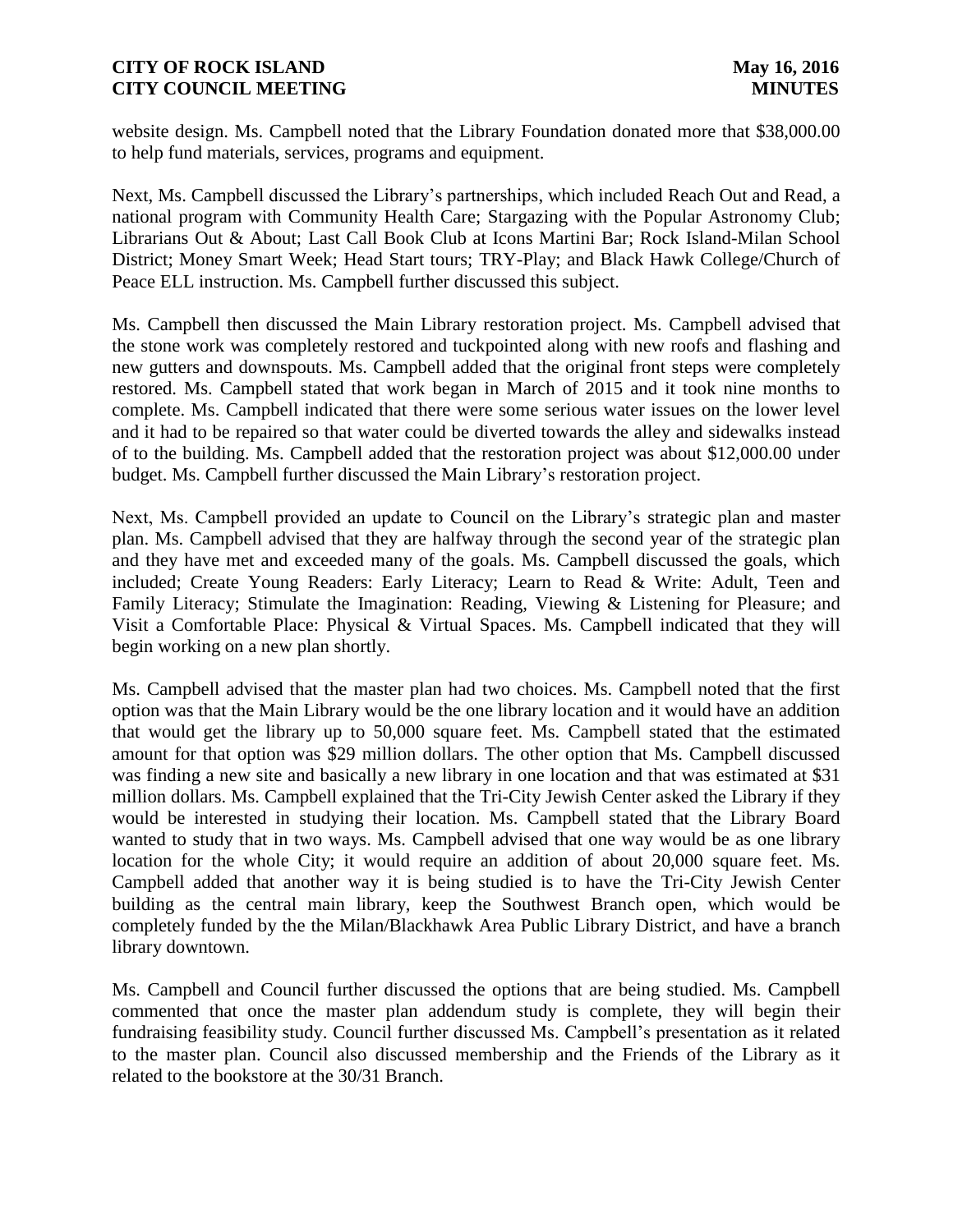#### **DISCUSSION ON POLICE FEES FOR PARADES AND RACES**

Police Chief Jeff VenHuizen advised that in 2015, the Police Department provided police services in the form of traffic control and security for 20 events requiring street closures. Chief VenHuizen added that two of those events were City sponsored events (Red, White & Boom and Labor Day Parade) where police overtime was paid and police off-duty rates were paid for the 18 remaining events.

Police Chief VenHuizen indicated that the police off-duty rate is set by the police union. It was noted that all sworn personnel can volunteer to work off-duty assignments. Chief VenHuizen advised that the rate is currently \$35.00 per hour (3 hr. min.) for officers and \$37.00 per hour (3 hr. min.) for a supervisor. The Chief commented that the City charges an additional service fee of \$2.00 per hour per officer. Police Chief VenHuizen advised that in 2015, the 18 events generated \$22,476.50 worth of fees that were paid directly to the officers and the total for the \$2.00 service fee that is paid directly to the City was \$1,278.00.

Next, Police Chief VenHuizen discussed assignments and rates for on-duty police officers. The Chief advised that police overtime assignments are only available to officers, detectives and sergeants and the average overtime rate for a police officer is \$46.23 per hour. The Chief added that the average overtime rate for a police detective is \$53.28 per hour and the average overtime rate for a police sergeant is \$60.38 per hour.

Chief VenHuizen stated that he was asked to look at the Quad Cities Marathon event, which spurred this report. Chief VenHuizen referred to the chart and stated that the sponsor expenses were \$1,652.50 in 2015 and the estimated City expense on overtime using the estimates for overtime rates was \$2,265.66, which would be a cost that the City would have to be responsible for if it was an overtime event. It was noted that there was a difference of \$613.16 or a 37% increase. The Chief added that the fee would vary depending on the makeup of sworn personnel working the event.

Chief VenHuizen discussed the chart that was related to the 18 events in terms of off-duty versus on-duty costs. Chief VenHuizen advised that there was an average 44% increase in costs for overtime and that is approximately \$36,000.00. The Chief stated that this overtime estimate would vary significantly based on the makeup of sworn personnel working the event. The Chief added that overtime is based on seniority.

The Chief discussed considerations that have to be taken into account. Various considerations discussed included; the exclusion of exempt employees; making one event overtime to pay the officers and other events being paid at an off-duty rate; and fatigue.

Council discussed Chief VenHuizen's presentation as it related to on-duty and off-duty rates. Alderman Hotle discussed events as it related to regional partnerships in terms of other cities not charging for police fees for events like the Quad Cities Marathon. Alderman Hotle noted that the Quad Cities Marathon is a regional event. Alderman Hotle requested a recommendation from staff and Council of what other cities are actually doing and getting on board with what the other cities are doing in regards to this event.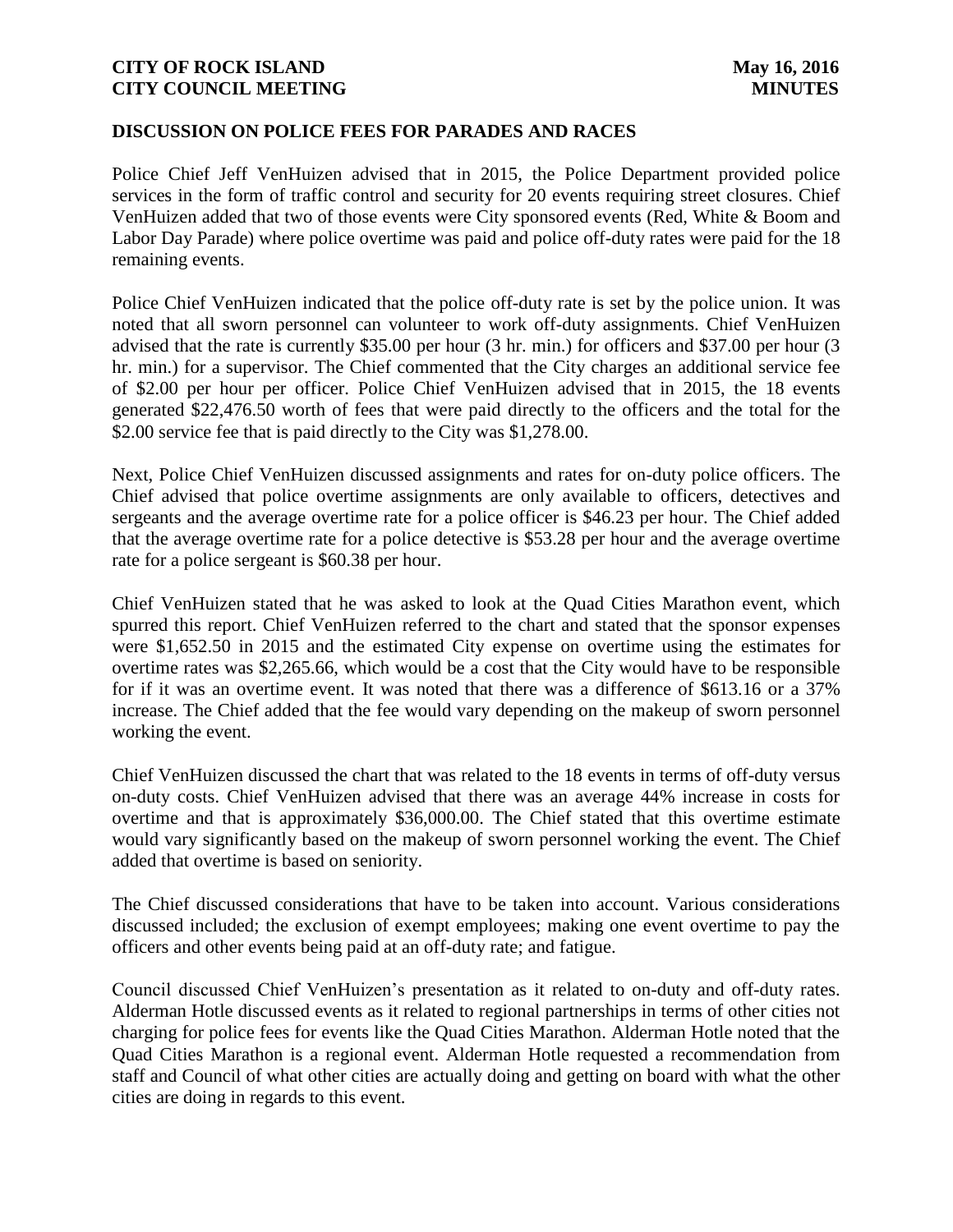Alderman Austin stated that most of these events collect entry fees and have sponsors and budgets to cover the costs of their events.

After more discussion, Mayor Pauley stated that Alderman Hotle is not asking to change the current policy; Alderman Hotle is asking staff to go back and review what other communities do where the race runs through and how they handle it and see if there is a way that the City can do something, but not change the policy.

#### **ADJOURNMENT**

A motion made by Alderman Clark and seconded by Alderman Mayberry to adjourn the meeting carried by the following Aye and No vote. Those voting Aye being; Alderman Mayberry, Alderman Tollenaer, Alderman Hotle, Alderman Austin and Alderman Clark; those voting No, none. The meeting was adjourned at 6:15 pm.

 $\overline{\phantom{a}}$  , and the contract of the contract of the contract of the contract of the contract of the contract of the contract of the contract of the contract of the contract of the contract of the contract of the contrac

Aleisha L. Patchin, City Clerk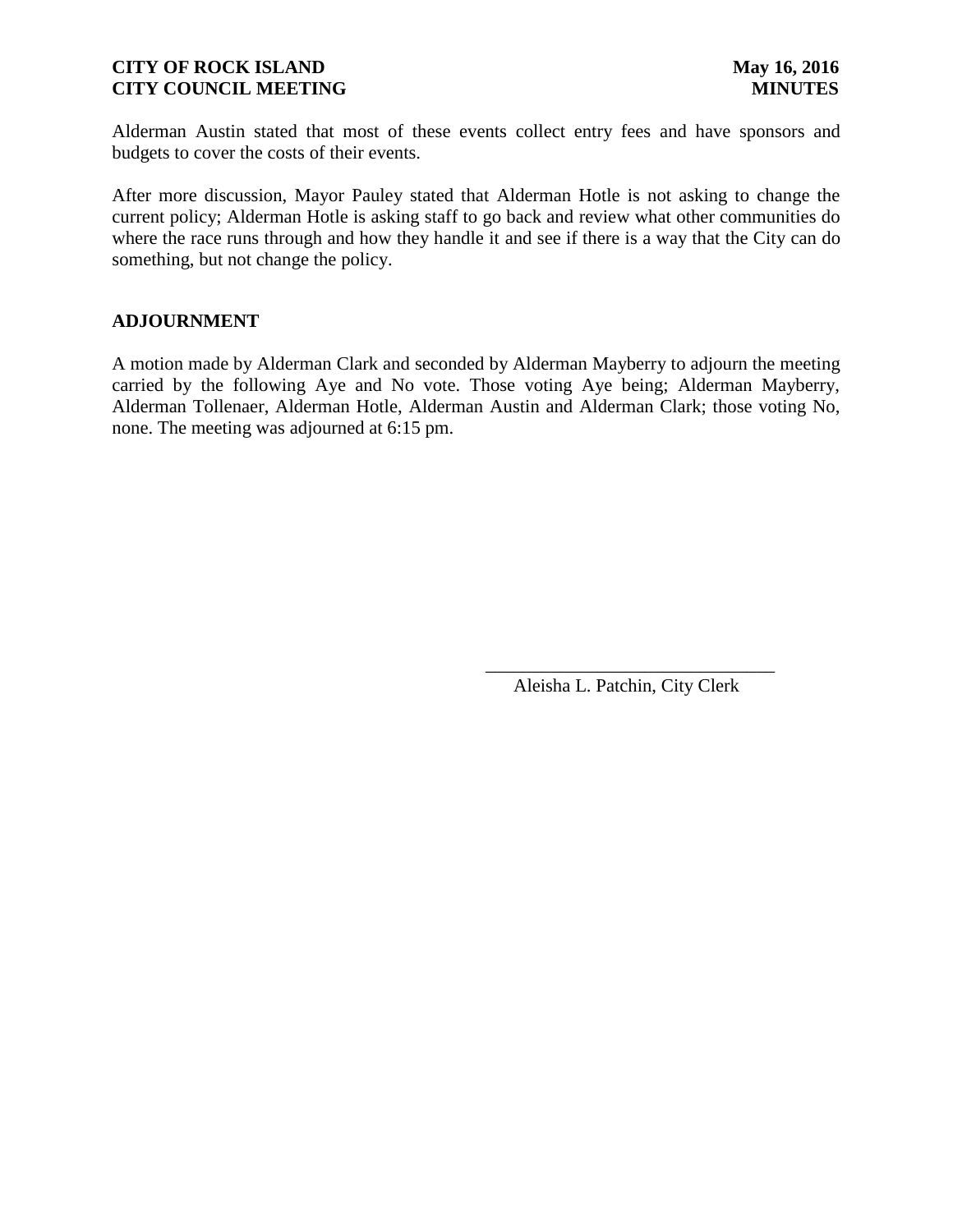Rock Island City Council met in regular session at 6:45 pm in Council Chambers of Rock Island City Hall. Present were Mayor Dennis E. Pauley presiding, and Aldermen Virgil J. Mayberry, Stephen L. Tollenaer, Kate Hotle, Joshua Schipp, Charles O. Austin III and Ivory D. Clark. Also present were Public Works Director Randy Tweet and City Attorney Dave Morrison. Alderman P.J. Foley attended and participated remotely in the meeting via electronic means (telephone conference). City Manager Thomas Thomas was absent.

Introductory Proceedings

Mayor Pauley called the meeting to order.

Mayor Pauley advised that Alderman Foley notified the City through Aleisha Patchin, City Clerk that he would be required to be out of town for employment purposes and made a request to participate remotely per City ordinance. Mayor Pauley then inquired as to whether there was a motion to allow Alderman Foley to participate in the Council meeting remotely.

It was moved by Alderman Hotle and seconded by Alderman Mayberry to allow Alderman Foley to participate in the Council meeting remotely. The motion carried by the following Aye and No vote; those voting Aye being; Alderman Mayberry, Alderman Tollenaer, Alderman Hotle, Alderman Schipp, Alderman Austin and Alderman Clark; those voting No, none.

At this time, the roll was called and Mayor Pauley led in the Pledge of Allegiance. Alderman Mayberry gave the Invocation.

# Agenda Item #5 **Minutes of the meeting of May 9, 2016.**

A motion was made by Alderman Clark and seconded by Alderman Tollenaer to approve the Minutes of the meeting of May 9, 2016 as printed. The motion carried by the following Aye and No vote; those voting Aye being; Alderman Mayberry, Alderman Foley, Alderman Tollenaer, Alderman Hotle, Alderman Schipp, Alderman Austin and Alderman Clark; those voting No, none.

# Agenda Item #6 **Update Rock Island by Mayor Pauley.**

Mayor Pauley stated that the City of Rock Island is in the process of reviewing and updating its land development codes to implement the City's Comprehensive Plan and to encourage community growth. The public is invited to an Open House to share thoughts on the City's existing development regulations and to learn more about the code update project. Mayor Pauley commented that the Open House will be held on Wednesday, May 25, 2016 from 6:00 pm to 8:00 pm at the Martin Luther King, Jr. Community Center, located at 630 7<sup>th</sup> Ave, Rock Island.

Do you want to get involved in your community? The City of Rock Island is seeking resident citizens interested in serving on the Citizens Advisory Committee. Mayor Pauley stated that the Committee represents various professions and special interests and provides recommendations to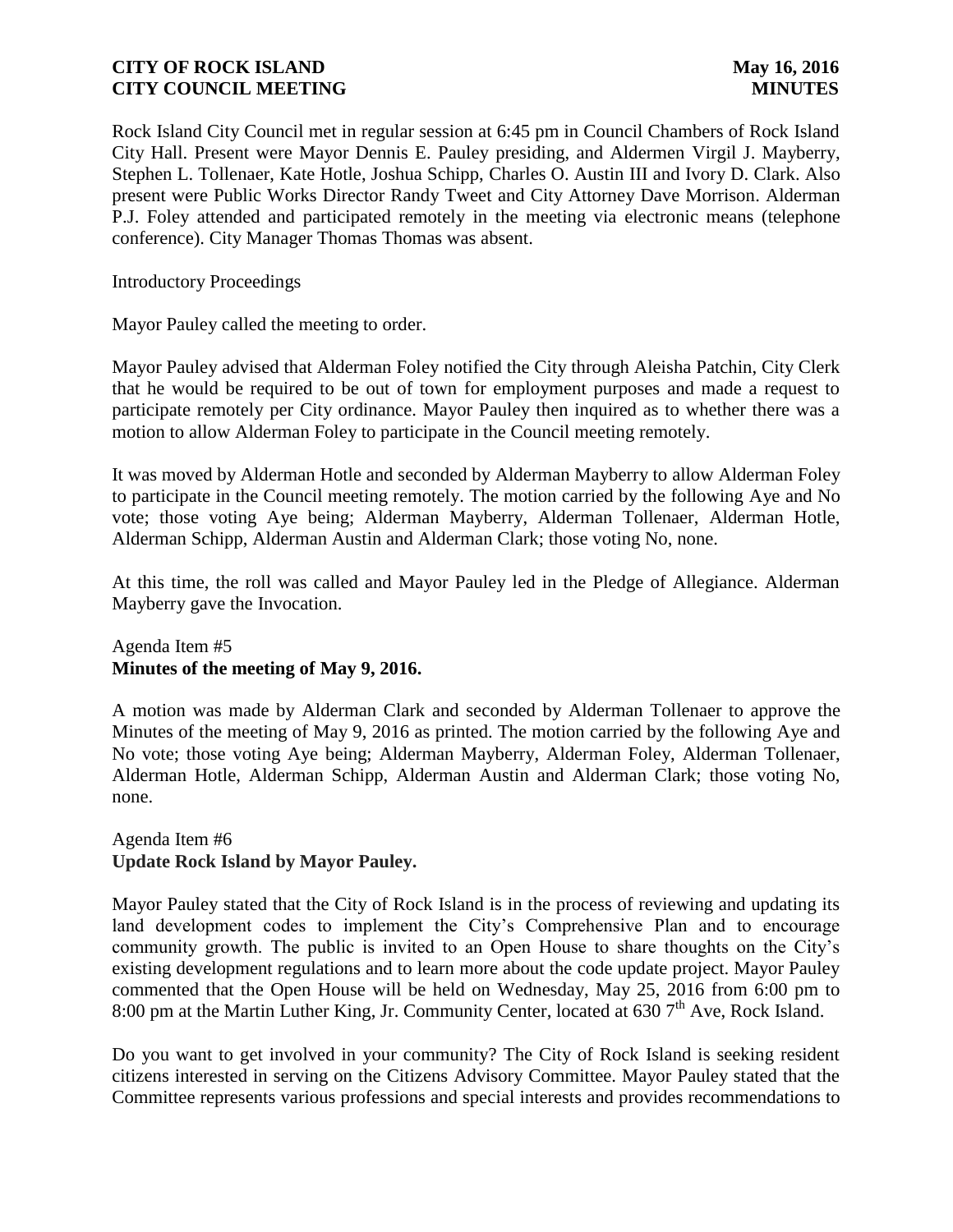City Council on allocations for Gaming Fund grant applications, as well as funding and policy recommendations for the City's HUD/CDBG programs. Please contact the Mayor's Office at (309) 732-2012 for more information and to receive an application.

Mayor Pauley advised that the City of Rock Island's Beautification Commission has selected the winner of the April 2016 "Yard of the Month" award. The Mayor added that the winner was selected from among five submitted nominations. The April winner is Susan Thompson at 4517 13<sup>th</sup> Avenue. Photos of the winning yard can be found under the Beautification Commission section of the City's website at www.rigov.org. Mayor Pauley commented that nominations for the May "Yard of the Month" award may be submitted by contacting the Community  $\&$ Economic Development Department at (309) 732-2900 or via e-mail at planning@rigov.org by 5:00 pm on Friday, May 27, 2016.

Mayor Pauley stated that in observance of Memorial Day, City Hall will be closed Monday, May 30, 2016. The refuse and yard waste schedule will be one day late all week. Recycling will be on the normal collection schedule. The City of Rock Island wishes everyone a very happy and safe Memorial Day weekend!

Note: Mayor Pauley changed the order of the Agenda to read the proclamation for Preservation Month.

# Agenda Item #8 **Proclamation declaring May 2016 as Preservation Month.**

Mayor Pauley read the proclamation. Mr. Martin Bush, President of the Rock Island Preservation Society accepted the proclamation and stated that they appreciate the City's support of this historic month.

# Agenda Item #7 **Presentation of the Rock Island Historic Preservation Awards.**

Mr. Martin Bush, President of the Rock Island Preservation Society stated that May is Historic Preservation Month. Mr. Bush stated that this year, the Preservation Society is presenting four Special Stewardship Awards, one Certificate of Recognition and two Historic Preservation Awards.

Mr. Bush inquired upon Mayor Pauley to join him at the podium for the award ceremony. Mr. Bush and the Mayor then presented the awards.

Rita Toalson of Royal Neighbors of America accepted the first special award for maintaining the quality of the original materials on the building at  $230 \times 16^{th}$  Street.

Linda Work of the Coventry Apartments (Rosenfield Mansion) at  $1900\,6<sup>th</sup>$  Avenue received the second special award for maintaining this mansion.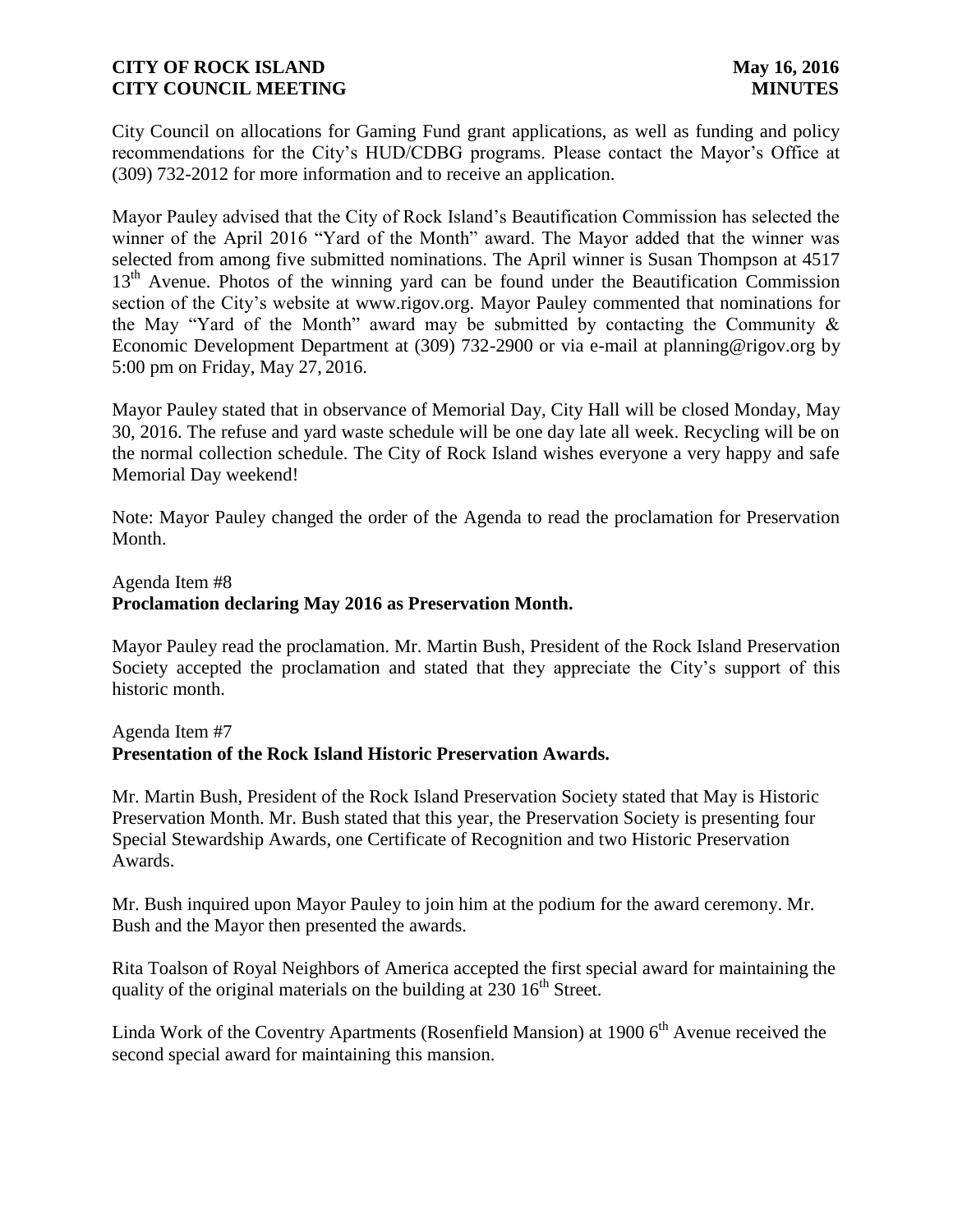Pastor Tanner Payton and his wife Amy of the Word of Life Church at 1808 7<sup>th</sup> Avenue received the third special award for the meticulous stewardship of this unique home with its religious facility in the rear addition.

Superintendent Mike Oberhaus of the Rock Island School District received the fourth special award for tuckpointing projects that have recently been completed at four school buildings, which include; Denkmann, Thurgood Marshall, Rock Island High School and Horace Mann.

The Certificate of Recognition was presented to Dan Cleaveland for the new detailed porch restoration at 730 19<sup>th</sup> Street. Mr. Cleaveland was not at the meeting to accept the award.

Angela Campbell, Library Director was presented with the Historic Preservation Award for chimney repair, exterior stone restoration and other exterior restorations for the Rock Island Public Library at 401 19<sup>th</sup> Street.

Steven and Cynthia Pressly (Wheelan-Pressly Funeral Home) were presented with the Historic Preservation Award for the complete inside and outside restoration and renovation of Knox Chapel at  $21067<sup>th</sup>$  Avenue.

Agenda Item #9

# **Public Hearing regarding consideration of the revocation of a Special Use Permit for Mr. Joseph Gusse at 4510 42nd Avenue.**

Mayor Pauley closed the regular meeting at 7:00 pm and opened a Public Hearing regarding consideration of the revocation of a Special Use Permit for Mr. Joseph Gusse at 4510  $42^{\text{nd}}$  Avenue.

Mayor Pauley stated that this public hearing is somewhat different than any other one that has been done before. Mayor Pauley stated that he will be following a script to stay on target.

At this time, Mayor Pauley inquired upon the applicant or his representative to come forward and briefly explain the request to keep this special use permit.

Attorney John Doak of Rock Island, IL and Mr. Joseph Gusse of Rock Island, IL stepped forward. Mayor Pauley swore in Mr. Doak and Mr. Gusse.

Mr. Doak discussed the statute 65ILCS 5/11-13-1.1 that governs these types of matters. Mr. Doak explained that once you are granted a special use permit, it is subject to those conditions, which are reasonably necessary to meet those standards. Mr. Doak added that if there is an attempted revocation, it has to be specific to those nuisances or hazards associated with that use that were identified in the original legislation. Mr. Doak further discussed this subject.

Mr. Doak then discussed the exhibits (that were distributed to Council) in detail and explained the significance of each exhibit as it related to Mr. Gusse's special use permit.

The 11 exhibits that Mr. Doak discussed included; real estate purchase agreement; Gusse letter requesting permission to apply for the special use permit; memorandum from the Community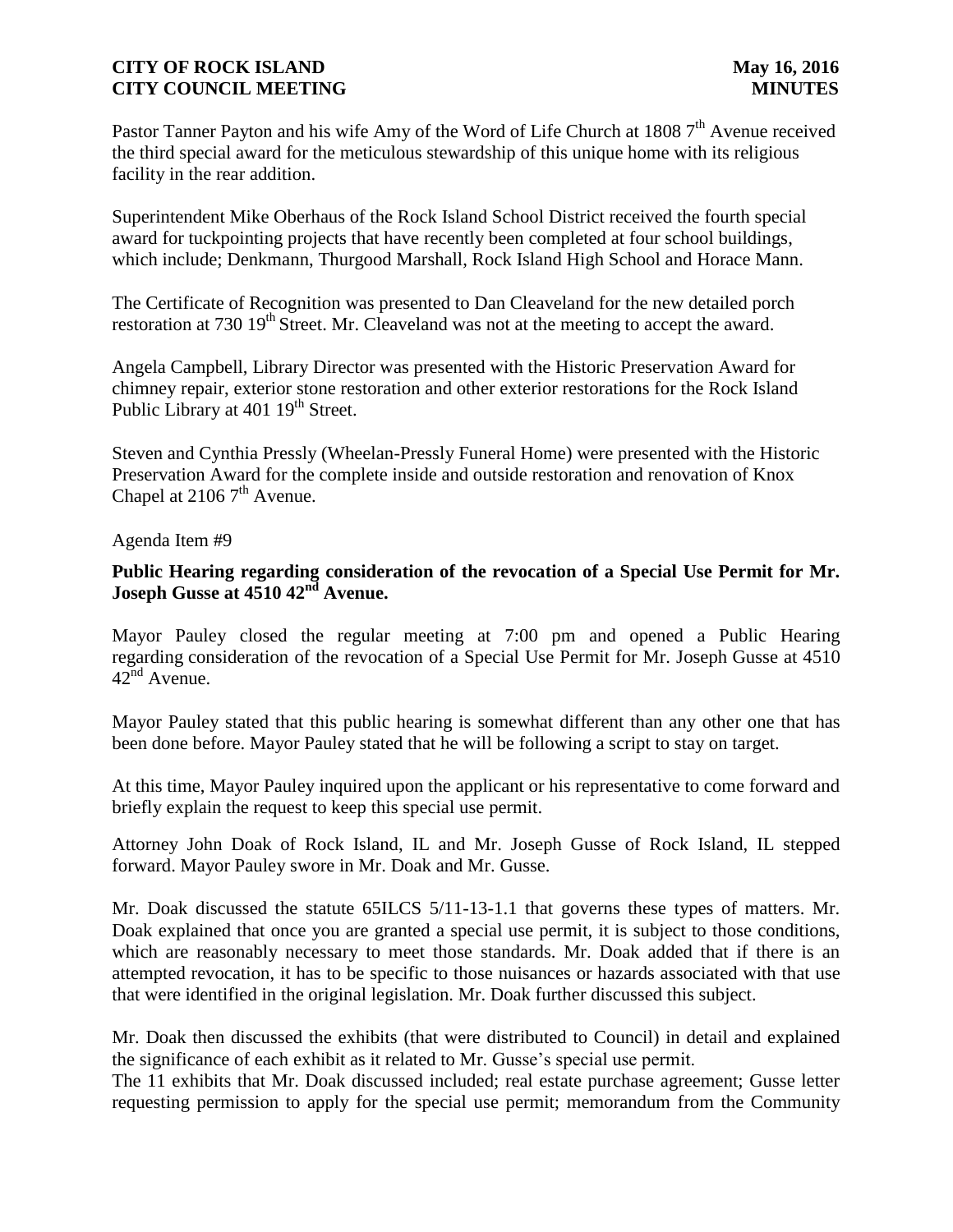and Economic Development Department on the special use permit dated November 26, 2013 to the City Manager; ordinance 075-2013 granting the special use permit and approved on December 17, 2013; City of Rock Island notice of inspection dated December 10, 2015 occupation of temporary office; notice of violation dated March 7, 2016; memorandum from the Community and Economic Development Department on the special use permit dated May 13, 2016 to the City Manager - recommendation for continuance of 60 days; notice of inspection dated May 12, 2016 on final electrical - passed with notes; photographs of before, during and current construction process; City of Rock Island website page for Planning and Redevelopment Division; and City of Rock Island website page for Inspection Division.

Mr. Doak then discussed the items that have not been completed yet. Various items discussed included; landscaping; installation of gas line to cook top; holes in main entry floor sub-floor; various door thresholds; attic above kid's room needs insulation; HVAC diffuser needs to be installed; attic storage handrails need to be installed; and handrails on basement stairs need to be installed. Mr. Doak advised that Mr. Gusse believes that he can accomplish all of the things that need to be completed within the 60 day time recommendation and he hopes to have the City inspectors back at the house within a couple of weeks to check off the items on the list.

Mr. Gusse stated that he came before the zoning commission as a potential buyer for the house; it got recommended; it came before the City Council and it was approved. Mr. Gusse explained that until this issue came up, he wasn't aware that he had to reside at the residence before he started working at the residence. Mr. Gusse added that the project stretched on for two years longer than he ever dreamed of. Mr. Gusse explained that the contractors were not completing the work unless someone was there to supervise them. Mr. Gusse added that since the business has moved to the house, tremendous progress has been made to the home. Mr. Gusse offered that he had no intention of violating any ordinance when he moved the business to the residence. Mr. Gusse added that he had every intention of completing the house so the family could live there. Mr. Gusse further discussed this item as it related to parking vehicles on the street and in the driveway and the issue of no street signs posted for no parking on the street.

Alderman Austin inquired as to whether Mr. Gusse was comfortable in stating how much he will have invested in the house by the time he moves in. Mr. Gusse stated that he was not comfortable in sharing that information. Alderman Clark inquired as to whether Mr. Gusse felt comfortable that within 60 days, everything would be completed. Mr. Gusse stated yes with the exception of the addition in the back that will not be 100% done. Mr. Gusse indicated that the existing renovated house will be 100% done. Alderman Tollenaer inquired as to what direction is out back. Mr. Gusse stated that it would be the east side where the addition will go. Alderman Tollenaer and Mr. Gusse further discussed this subject.

Alderman Clark and City Attorney Morrison discussed the special use permit as it related to the zoning code. Alderman Schipp and City Attorney Morrison discussed the process for revocation of the special use permit. Alderman Schipp and City Attorney Morrison also discussed the legality of granting occupancy as it related to the business occupying the house prior to it being a residence.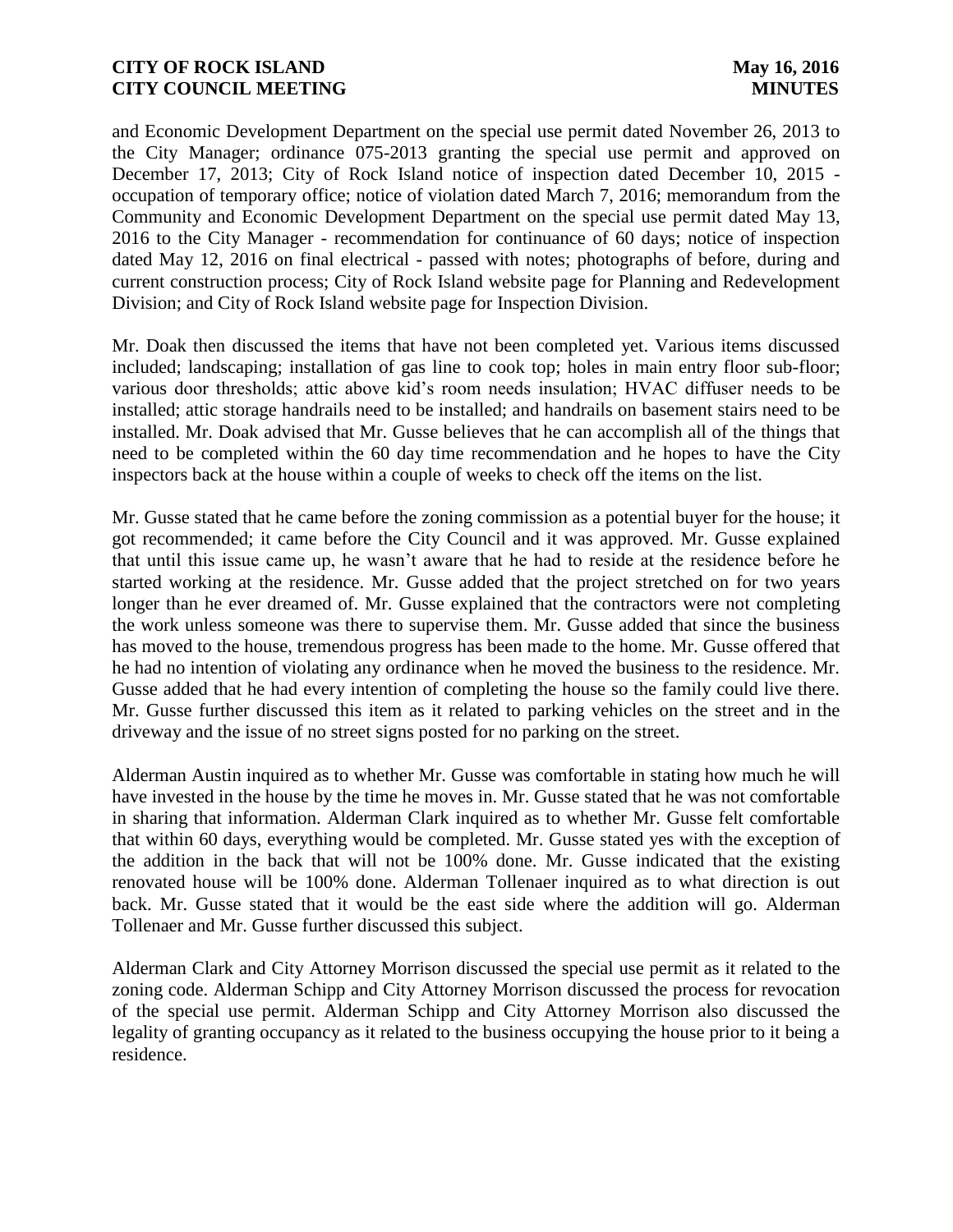At this time, Mayor Pauley invited any proponents (anyone in favor) of the request to come forward. No one came forward.

Mayor Pauley then invited any opponents (not in favor) of the request to come forward.

Katherine McGrath of Rock Island, IL stepped forward. Mayor Pauley swore in Ms. McGrath. Ms. McGrath stated that she lives across the street from Mr. Gusse. Ms. McGrath indicated that the Gusse's are blaming her and Mr. Permantier for most of their problems. Ms. McGrath voiced concerns about their neighborhood's property values decreasing in the last two and one-half years.

Alderman Tollenaer inquired upon Ms. McGrath to give Council her perception of how often the Gusse's block her driveway and prevent her from backing out. Ms. McGrath indicated that more times than not, the three employees as well as the Gusse's will be parked on the street and not in their driveway.

Mr. Doak cross-examined Ms. McGrath. Mr. Doak inquired to Ms. McGrath as to whether she has ever seen a client's vehicle parked on the street. Ms. McGrath stated that it is the employees and the Gusse's that park on the street.

Dick Permantier of Rock Island, IL stepped forward. Mayor Pauley swore in Mr. Permantier. Mr. Permantier stated that he has seen a client's vehicle parked on the street across from his driveway on two occasions. Mr. Permantier discussed two of the stipulations of the special use permit as it related to the resident employees and the five off street spaces. Mr. Permantier also discussed the pictures that he brought concerning the property and parking. Mr. Permantier indicated that the Gusse's are not adhering to the conditions of the special use permit. Mr. Permantier added that the Gusse's intentionally park right across from his driveway. Mr. Permantier further discussed the concerns he had about the Gusse's and the whole project. Mr. Permantier stated that Council should revoke Mr. Gusse's special use permit because he hasn't adhered to the stipulations stated in the ordinance.

John Churovia of Rock Island, IL stepped forward. Mayor Pauley swore in Mr. Churovia. Mr. Churovia voiced concerns in regards to parking and the appearance of the property. Mr. Churovia stated that the corner where the Gusse's live is on a blind curve; cars are always parked on the street. Mr. Churovia inquired upon the City to maybe do a study on that corner and possibly put no parking signs on that street. Mr. Churovia stated that on behalf of the French Farm Condo Association, they would like to see the special use permit revoked.

Alderman Austin stated that Mr. Churovia has a legitimate concern in regards to the parking; there is a public safety reason to have no parking signs. Alderman Austin mentioned that staff could do a study on that issue.

Vera Hinrichsen of Rock Island, IL stepped forward. Mayor Pauley swore in Ms. Hinrichsen. Ms. Hinrichsen stated that she lives one house away from the qualified distance to receive any kind of notifications. Ms. Hinrichsen voiced concerns in regards to the parking issue. Ms. Hinrichsen also voiced concerns in regards to the back of Mr. Gusse's house where walls are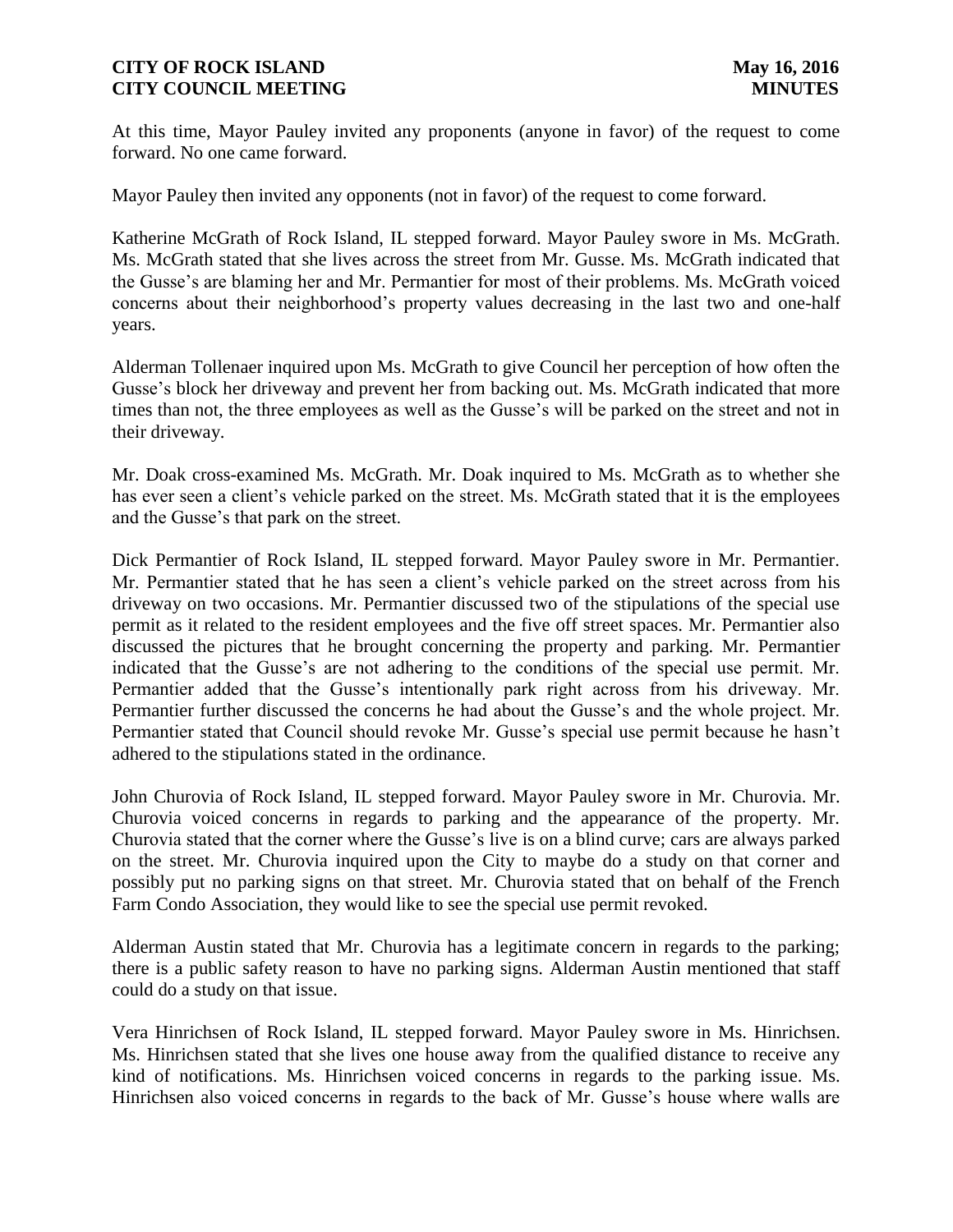built up to where someone could fall in that opening. Ms. Hinrichsen stated that someone from the City needs to look at that opening in the back yard.

Dr. John Solis of Rock Island, IL stepped forward. Mayor Pauley swore in Dr. Solis. Dr. Solis inquired as to what the definition is of a permit given for a business to be in a residential area. City Attorney Morrison stated that it is a special use permit. City Attorney Morrison advised that the zoning code states that you can apply for a special use permit to run a business out of your home; it has to be secondary; it can't be the primary reason for why you are there. City Attorney Morrison further explained the requirements of a special use permit.

Mayor Pauley invited anyone else that wished to speak on this issue to come forward.

James Wilson of Rock Island, IL stepped forward. Mayor Pauley swore in Mr. Wilson. Mr. Wilson stated that he is a neutral party that lives directly to the west of the property in question. Mr. Wilson commented that he has not had one problem with the Gusse's. Mr. Wilson stated that he has observed other neighbors parking on the street. Mr. Wilson noted that he has even parked on the street and no one has complained. Mr. Wilson stated that as a disinterested party, he does not have a problem with the Gusse's; they work on their property and are doing the best they can.

With no other persons coming forward to speak on this issue as a neutral party, Mayor Pauley advised that the applicant or representative may come forward if there were any opponents or other comments that you believe need an answer or response.

Mr. Doak stepped forward. Mr. Doak addressed the parking issue. Mr. Doak advised that when this issue was first brought up, the City stated they would look into restricting parking on that curve; they have not done that. Mr. Doak stated that Mr. Gusse is not opposed to restricting parking on that street. Mr. Doak offered that the City issued a temporary occupancy for the business and that was telling Mr. Gusse that he could have his business there while he is finishing the rest of the residence. Mr. Doak further discussed these issues. Alderman Austin and Mr. Doak discussed the east side of the house as it related to safety concerns. Alderman Foley commented that the City inspectors should go out and take a look at that area.

Mayor Pauley advised that there are two choices; we either need a motion to postpone the public hearing until July  $11<sup>th</sup>$  or the public hearing can be closed and an Alderman can make a motion for something different.

Alderman Tollenaer stated that these are two separate actions; there is a notice of violation and the other is revocation of the special use permit. Alderman Tollenaer added that if the special use permit is revoked that will be a lever to make Mr. Gusse comply then he could reapply and show the neighbors that he can do it.

Alderman Hotle inquired for clarification of the temporary occupancy of the office. Alderman Hotle stated that the temporary occupancy was approved and now it has expired. Alderman Hotle inquired upon Chief Building Official Tom Ayers to explain what this means legally. Mr. Ayers stated that the office is separate from the residence; it even has a separate means of providing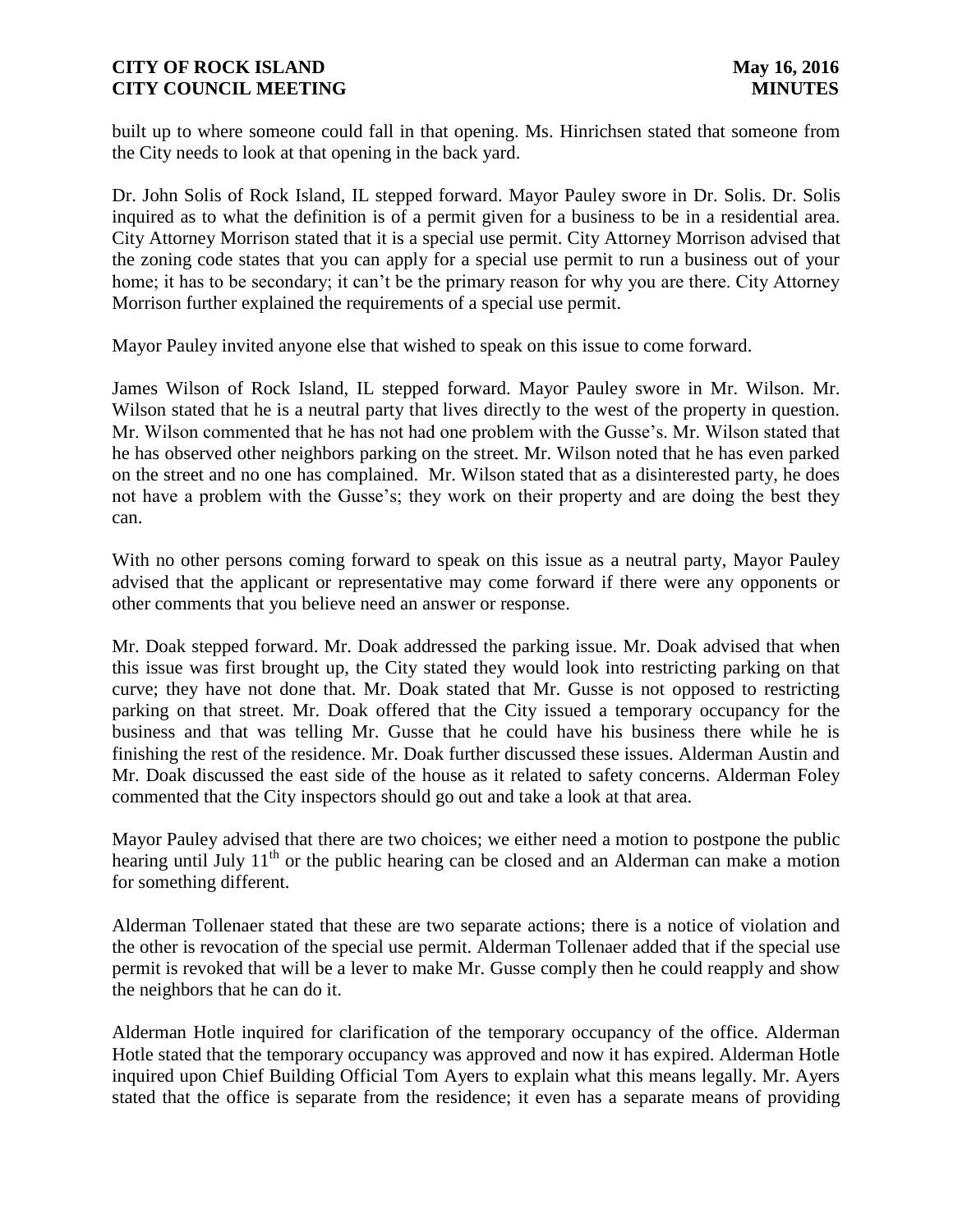water to the lavatories. Mr. Ayers commented that once the occupancy expires, it is no longer legal. Mr. Ayers stated that he has not been called to extend the temporary occupancy. Alderman Hotle and Mr. Ayers further discussed this issue.

After more Council discussion on the occupancy issue, Alderman Tollenaer moved to close the public hearing and Alderman Schipp seconded that motion. The public hearing was closed at 8:41 pm.

Alderman Schipp then moved to revoke the special use permit, Alderman Tollenaer seconded that motion.

Discussion followed. Alderman Austin stated that this is in the  $7<sup>th</sup>$  Ward. Alderman Austin advised that Mr. Gusse has invested a lot of money into the house. Alderman Austin added that he sees that anything Council does to try and stop him from continuing to see the project to completion and to stop Mr. Gusse from continuing to work in that part of the house that has been approved is basically punitive. Alderman Austin stated that he will not be a party to that; he will vote against the motion. Alderman Austin stated that he encourages Council to vote for the 60 day extension and would ask staff to check on the safety concerns on the east side of the house.

Alderman Schipp discussed that original November 26, 2013 memo as it related to the recommendation that the special use permit should be approved because it will not have a negative impact on the character of the neighborhood. Alderman Schipp stated that it is clear that it does have a negative impact on the neighborhood. Alderman Schipp further discussed this issue.

Alderman Hotle agreed with Alderman Austin and stated that she would not support the motion. Alderman Hotle stated that it would be in the best interest of the City to grant the 60 day extension. Alderman Hotle further discussed this subject.

Alderman Clark agreed with Alderman Hotle and Alderman Austin. Alderman Clark commented that when you have a special use permit, there is a higher burden on you to do things right in the neighborhood. Alderman Clark stated that he was disappointed that Mr. Gusse has not reached out more to the neighbors.

Alderman Tollenaer reiterated that the special use permit can be revoked; it is a lever that will make Mr. Gusse do what he needs to do and then he can come back and apply. Alderman Tollenaer stated that he will support the revocation.

Alderman Foley discussed the minutes from the meeting on April  $4<sup>th</sup>$  that related to Mr. Gusse and the issues regarding the special use permit. Alderman Foley stated that it took over two years to get to the point of finishing the project and that is inexcusable. Alderman Foley further discussed this issue.

After discussion, the motion to revoke carried by the following Aye and No vote; those voting Aye being; Alderman Mayberry, Alderman Foley, Alderman Tollenaer and Alderman Schipp; those voting No; Alderman Hotle, Alderman Austin and Alderman Clark.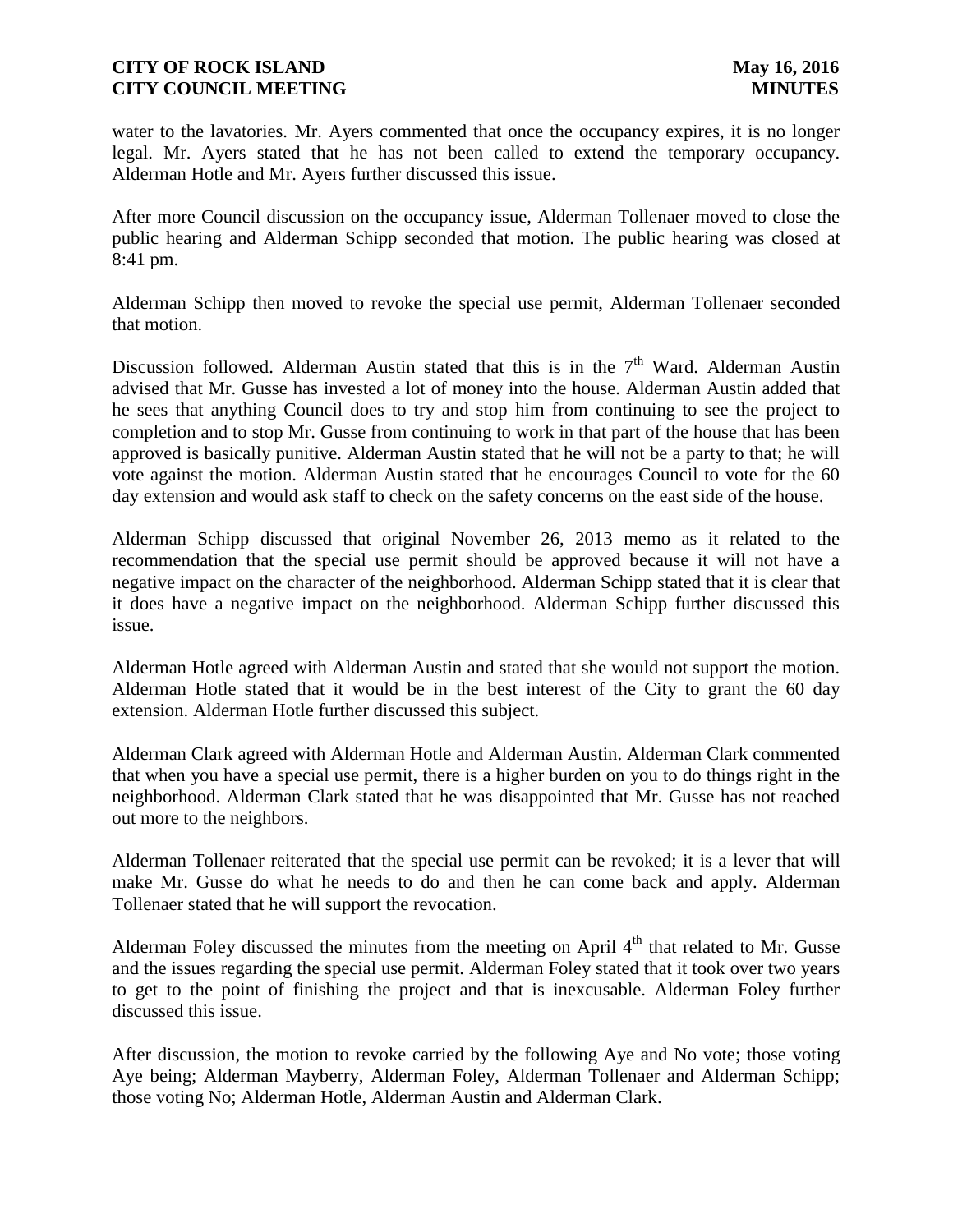Mayor Pauley commented that the motion passes and the special use permit is revoked.

#### Agenda Item #10

# **An amendment to a Special Ordinance amending Chapter 10, Article VI, Sec. 10-107.11 of the Code of Ordinances by adding the effective date of July 1, 2016**.

Alderman Schipp moved and Alderman Austin seconded to consider, suspend the rules and pass the ordinance. The motion carried by the following Aye and No vote; those voting Aye being; Alderman Mayberry, Alderman Foley, Alderman Tollenaer, Alderman Schipp, Alderman Austin and Alderman Clark; those voting No, Alderman Hotle.

#### Agenda Item #11 **CLAIMS**

It was moved by Alderman Austin and seconded by Alderman Tollenaer to accept the following reports and authorize payments as recommended.

Discussion followed. Alderman Schipp inquired as to when the project on  $6<sup>th</sup>$  Avenue will be done.

Public Works Director Randy Tweet advised that the pipelining was successful and that finished up early last week. Mr. Tweet added that Brandt is starting again and they will be installing a large section of pipe. Mr. Tweet advised that Brandt expects it to be completed during the first week of June. Alderman Schipp and Mr. Tweet further discussed this item.

After discussion, the motion carried by the following Aye and No vote; those voting Aye being; Alderman Mayberry, Alderman Foley, Alderman Tollenaer, Alderman Hotle, Alderman Schipp, Alderman Austin and Alderman Clark; those voting No, none.

a. Report from the Public Works Department regarding payment #15 in the amount of \$573,088.67 to Brandt Construction of Rock Island/Milan, IL for services provided for the  $6<sup>th</sup>$  Avenue Relief Sewer project.

b. Report from the Public Works Department regarding payment #9 in the amount of \$151,695.04 to Centennial Contractors of the Quad Cities, Inc., Moline, IL for services provided for the 2015/2016 Sidewalk and Pavement Patching Program projects.

c. Report from the Public Works Department regarding payment in the amount of \$167,743.00 to Inland Waters Pollution Control, Inc. of Detroit, MI for services provided for the rehabilitation of 320 feet of the 54" brick sanitary sewer located along  $24<sup>th</sup>$  Street between 5  $\frac{1}{2}$  Avenue and 6<sup>th</sup> Avenue.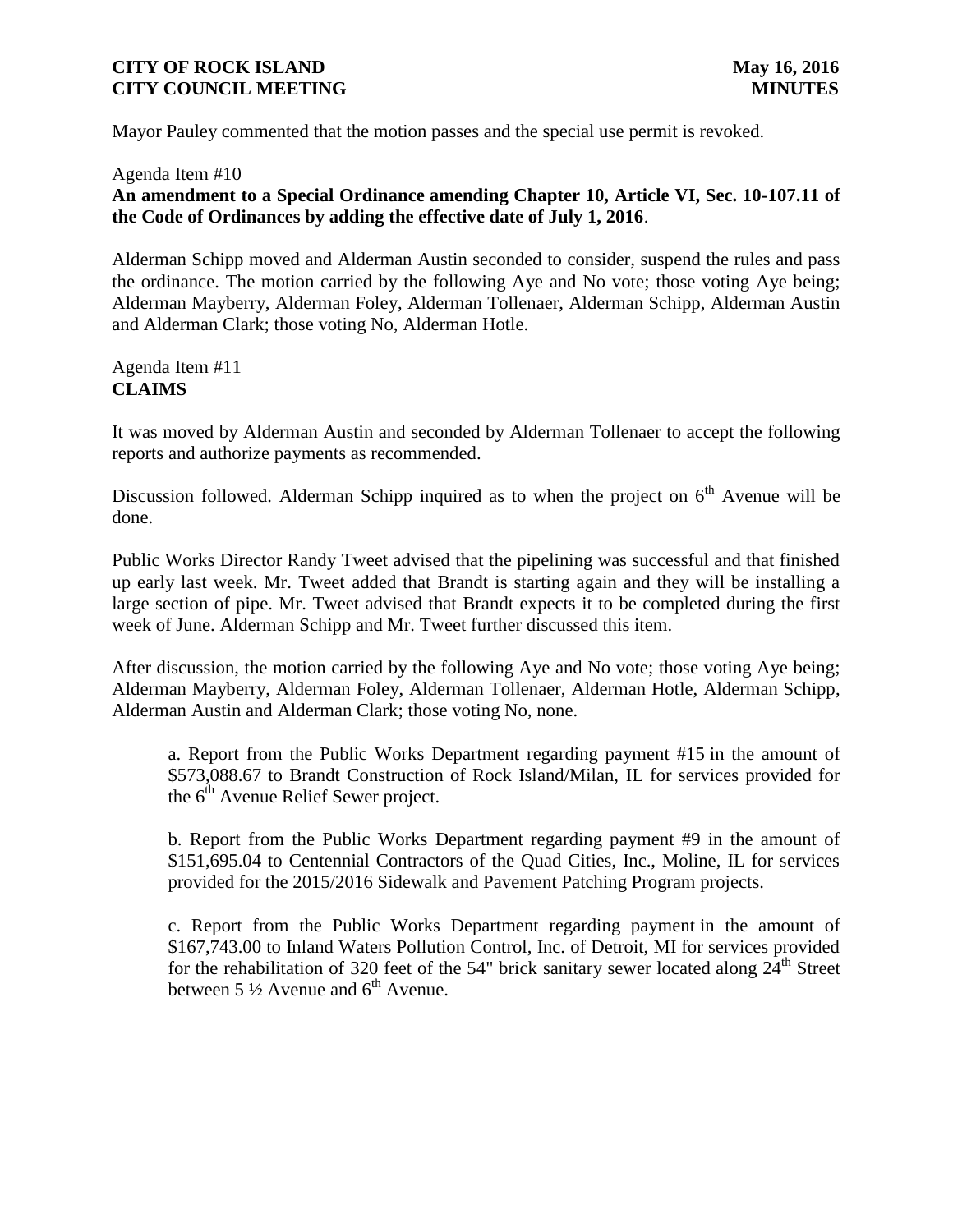#### Agenda Item #12

# **Claims for the week of May 6 through May 12 in the amount of \$1,349,773.17 and payroll for the weeks of April 25 through May 8 in the amount of \$1,426,333.43.**

Alderman Hotle moved and Alderman Schipp seconded to allow the claims and payroll. The motion carried by the following Aye and No vote; those voting Aye being; Alderman Mayberry, Alderman Foley, Alderman Tollenaer, Alderman Hotle, Alderman Schipp, Alderman Austin and Alderman Clark; those voting No, none.

#### Agenda Item #13

# **Report from the Public Works Department regarding bids for the 34th Avenue Resurfacing and 20th Street Court Resurfacing project, recommending the bid be awarded to Langman Construction, Inc. of Rock Island, IL in the amount of \$169,399.20.**

It was moved by Alderman Hotle and seconded by Alderman Schipp to award the bid as recommended and authorize the City Manager to execute the contract documents. The motion carried by the following Aye and No vote; those voting Aye being; Alderman Mayberry, Alderman Foley, Alderman Tollenaer, Alderman Hotle, Alderman Schipp, Alderman Austin and Alderman Clark; those voting No, none.

#### Agenda Item #14

# **Report from the Community and Economic Development Department regarding bids for the demolition of three residential properties, recommending the bid be awarded to Jimax of Peoria, IL in the amount of \$38,718.08.**

Alderman Hotle moved and Alderman Schipp seconded to award the bid as recommended and authorize the City Manager to execute the contract documents. The motion carried by the following Aye and No vote; those voting Aye being; Alderman Mayberry, Alderman Foley, Alderman Tollenaer, Alderman Hotle, Alderman Schipp, Alderman Austin and Alderman Clark; those voting No, none.

#### Agenda Item #15 **Report from the Mayor regarding designation of the Mayor Pro Tem.**

Alderman Clark nominated Alderman Foley to be Mayor Pro Tem for 2016-2017, which nomination was seconded by Alderman Schipp. Nominations were then closed. Alderman Foley was elected as Mayor Pro Tem. The nomination carried by the following Aye and No vote: those voting Aye being; Alderman Mayberry, Alderman Tollenaer, Alderman Hotle, Alderman Schipp, Alderman Austin and Alderman Clark; those voting No, none. Alderman Foley abstained.

Agenda Item #16 **Other Business.**

Alderman Austin stated that he was pleased to see an article in the Quad City Times about the Vietnam Veterans War 50<sup>th</sup> Anniversary Welcome Home Parade for this Saturday beginning at 10:30 am. Alderman Austin advised that the parade starts in Rock Island and ends in Davenport.